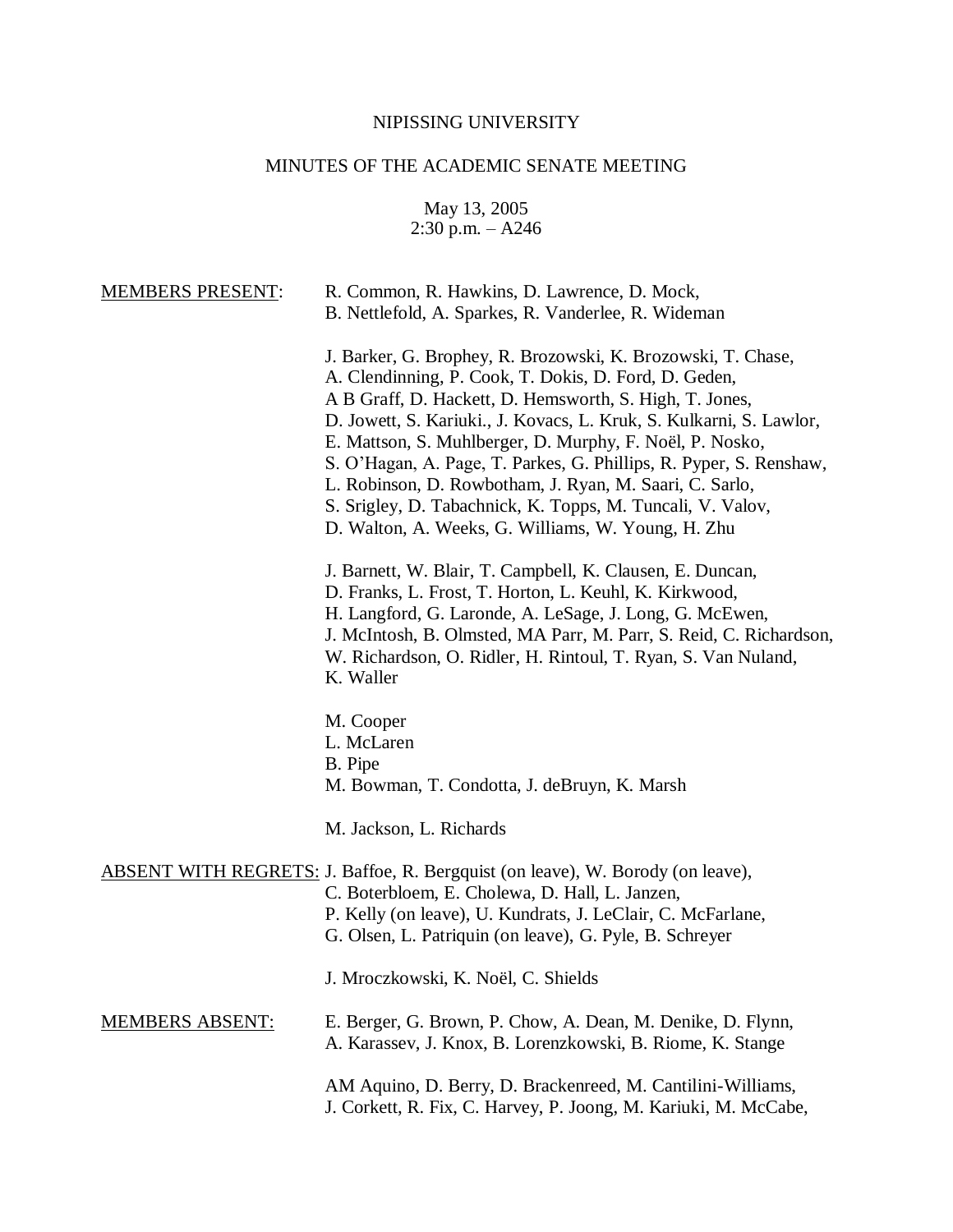Minutes of the Academic Senate Meeting May 13, 2005  $P_{30}$  $\rho$ 

| $1 \, \text{a}$ gu $\mu$ | J. Price, C. Ricci, J. Scott, G. Swanson, H. Vail, R. Weeks                                                                                                       |
|--------------------------|-------------------------------------------------------------------------------------------------------------------------------------------------------------------|
|                          | T. Silveri                                                                                                                                                        |
|                          | T. Banakh, J. Boivin, C. Cook, K. Currie, U. Frisse, S. Hevenor,<br>W. Ingwersen, J. Kmiec, K. Lee, C. Lobsinger, BA Pentney,<br>O. Sammiguel-Valderrama, D. Yule |
| <b>GUESTS:</b>           | A. Fera, M. Green, M. Ostashewski, D. Vadnais                                                                                                                     |
| MOTION #1:               | Moved by D. Jowett, seconded by M. Tuncali that the minutes of the<br>regular meeting of the Academic Senate dated April 1, 2005 be<br>adopted.<br><b>CARRIED</b> |

#### ANNOUNCEMENTS

The President opened his remarks by commenting on the provincial budget which was tabled on Wednesday, May 11<sup>th</sup>, 2005. He was pleased to report that post-secondary education was at the top of the province's agenda after a 40-year absence. A five-year plan will be established to pump \$6.2B into post-secondary institutions. About \$683M will be allocated through the post-secondary system this upcoming year. A major investment of \$192M in student financial aid was highlighted along with a substantial increase in graduate funding in the amount of \$220M over four years. More money will be allocated for new programs targeting francophones, aboriginal learning, persons with disabilities, and individuals from families who are the first to attend university. All students will now be funded at the same rate. As a result, Senator Mock stressed that the competition to attract new students will increase significantly. Senator Mock also commented on the invaluable contribution made by members of the various advocacy groups across the province who worked on behalf of the universities.

Faculty who participated in the local applicant/parent reception held on Thursday, May  $12<sup>th</sup>$  were thanked for their contribution to a very successful evening. It was an excellent opportunity to showcase our institution to the local community.

The President commented on the recent senior administrative changes. He thanked Senator Chase for assuming the position of interim Vice-President Academic commencing September 1<sup>st</sup>. Once the revised policy and procedures for the hiring of senior academic administrators is passed by the Board of Governors in June, a search committee for the vice-president academic will be struck. Senator Mock also thanked Murray Green, Vice-President of Administration and Finance for agreeing to stay on for an extra two months, Senator Sparkes for remaining on as Associate Dean of Arts and Science for at least one more year and Ms. Connie Vander Wall for her new position as Associate Vice-President of Human Resources.

Senator Hawkins extended his congratulations to Senator Williams who has accepted a position at Carleton University and Senator Robinson who has accepted a position at the Royal Military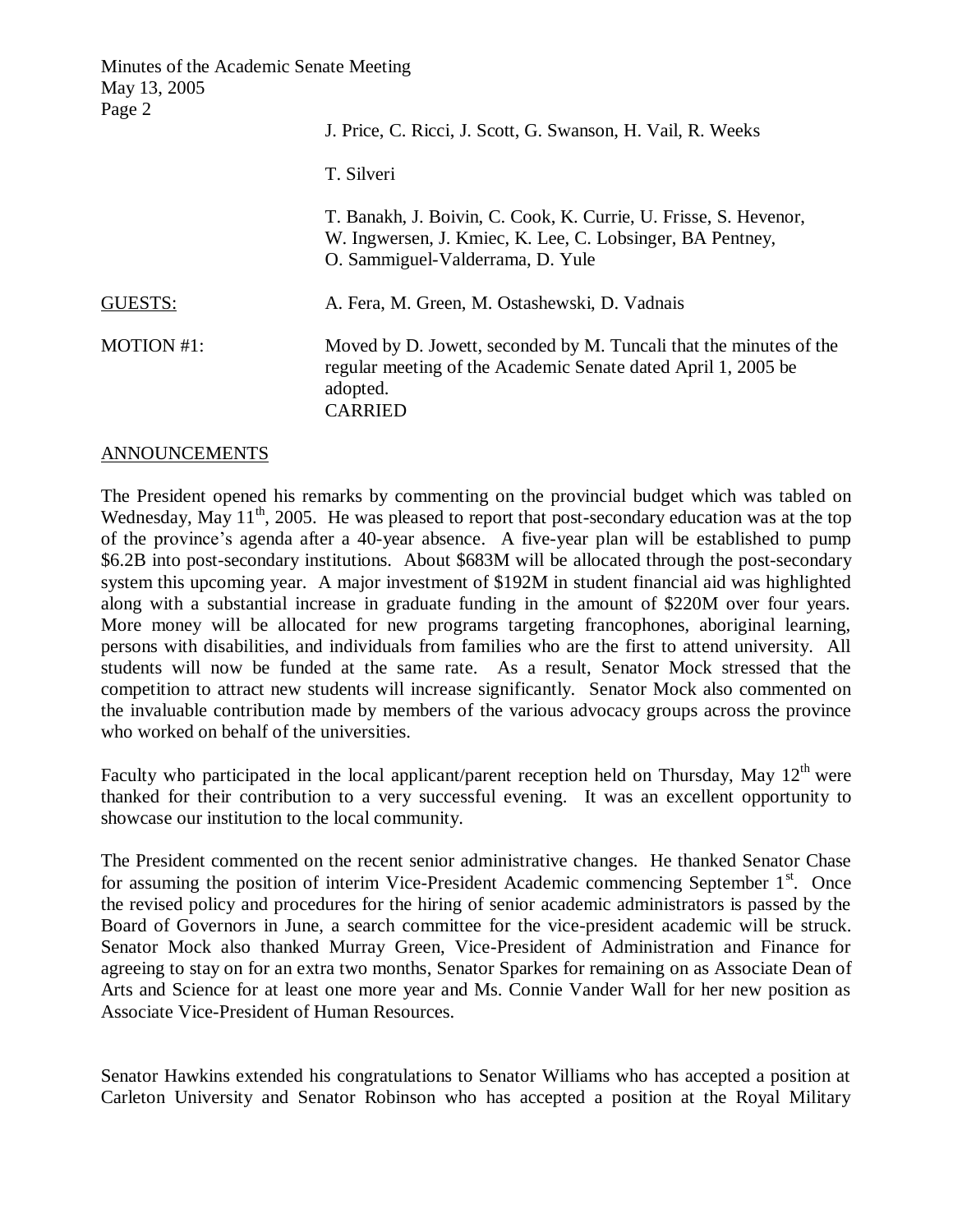Page 3

College and wished them both well in their careers. The candidate for the position of Director of Research, Ms. Paule Laberge, has accepted the position offer and will commence her duties on August  $15<sup>th</sup>$ , 2005. Senator Hawkins also announced that most academic positions in both faculties had been filled and thanked the chairs and their respective departments for their hard work. A committee will be struck shortly to work on the reappointment of the Dean of Education.

Senators were reminded that the deadline for receipt of proposals to the Definition Committee is June  $6<sup>th</sup>$  with recommendations going to the President on June  $23<sup>rd</sup>$ . The application to the McConnell Foundation will be going out on Monday, May  $16<sup>th</sup>$ .

Senator Hawkins was pleased to announce that five students had been awarded NSERC grants, a 100% success rate in Biology. Six students submitted and were subsequently awarded SSHRC grants. Each grant is valued at \$17,500.

Senator Sparkes, Associate Dean of Arts and Science, thanked all faculty who participated in the successful local applicant reception on May  $12^{th}$ . A presentation by Mary Overholt, a Nipissing graduate with a double major in English Studies and Mathematics, was very well received. It gave insight on student life with specific reference to Nipissing University. Senator Sparkes urged all faculty to continue with this active participation by becoming involved in New Student Orientation in July. A reminder was issued to Senators that there were still a number of outstanding grades to be submitted. Senators were reminded that graduation and student awards that are based on marks were in jeopardy of not being included in the printing of the convocation program if they were not submitted shortly.

The Dean of Education congratulated Senators Campbell and Le Sage on successfully defending their doctoral theses. Senator Common was pleased that all staff and students had safely returned from successful international practicums.

There was also a visit to China by Senator Common along with faculty and a number of education students doing their final practicum. Nipissing faculty were involved with in-service work with faculty at Guangxi University. Along with Senator Kariuki, Senator Common visited Kenyatta University in Kenya where an agreement in principle was developed.

A CURA grant has been received for a research alliance with the Union of Ontario Indians and the Faculty of Education. The purpose of this grant is to establish a centre for Aboriginal educational research.

Senator deBruyn, the new president of NUSU, introduced the student executive. He indicated that NUSU was becoming involved with a youth leadership workshop called OSMOSIS. These students will be working in local high schools. He also mentioned that NUSU was currently in the process of updating the student handbook.

Senator Lawrence was very pleased to inform Senate that the President would be receiving an honorary degree from Ryerson University at a ceremony on June  $7<sup>th</sup>$ .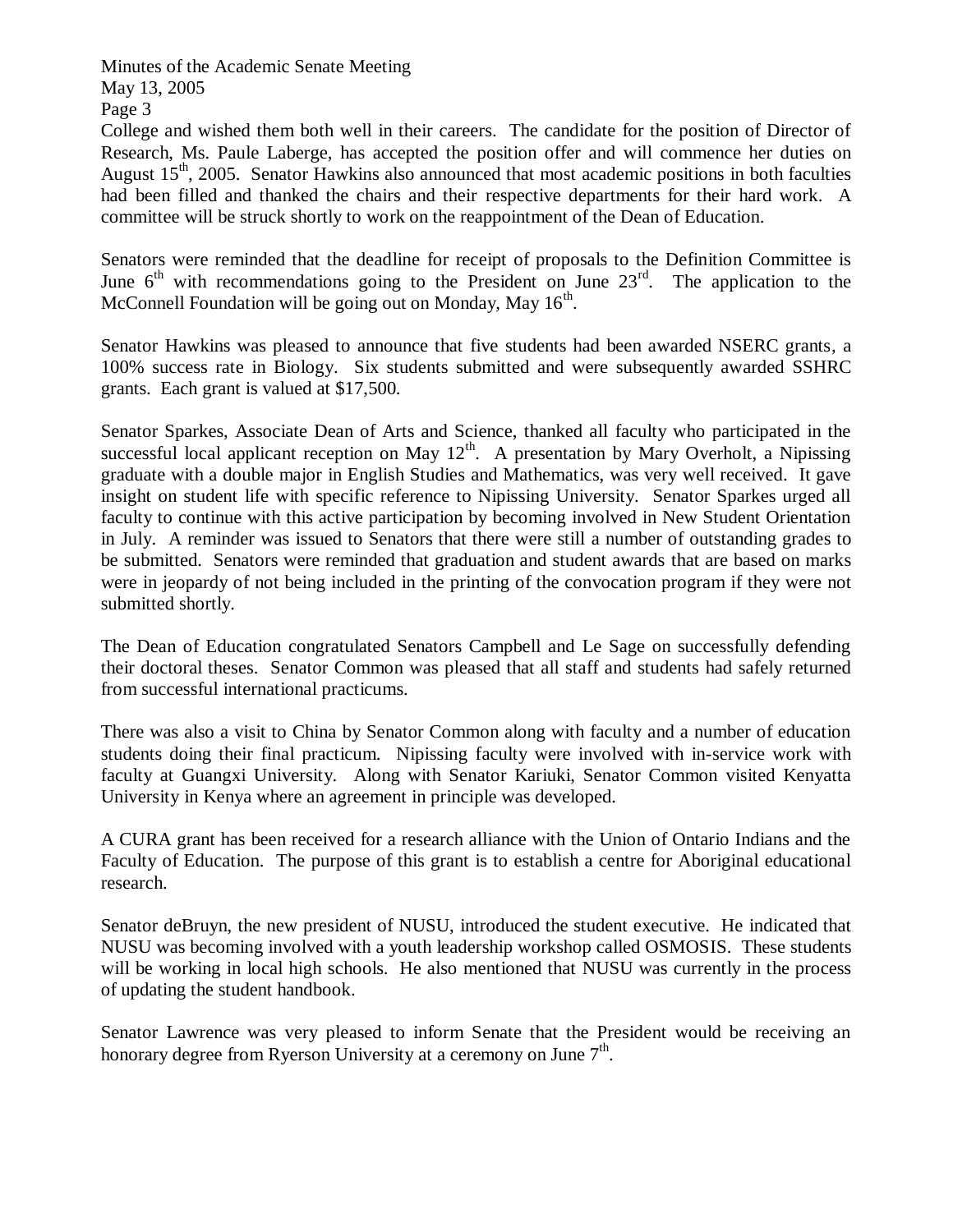The Senate Speaker reminded all members of Senate committees that they should meet shortly and elect a Chair by the June Senate meeting. An e-mail will be forthcoming from the Assistant Secretary of Senate.

Applications for tenure and promotion must be received by Senator Tuncali, Chair of the APT Committee, by June  $1<sup>st</sup>$ .

### QUESTION PERIOD

Concerns were brought forward regarding the number of faculty members leaving Nipissing University and moving on to other institutions. Of special concern was the fact that these departures were centred on two departments. The President responded by saying that he recognizes that the university is loosing six senior and well respected professors and that in some circumstances, it can be very difficult to retain faculty. He also reminded senators that there is the push/pull factor at this level. Senator Mock indicated that exit interviews will be conducted with these faculty to get a sense of the factors going into their decision to leave. He also reminded senators that one of the objectives of the strategic plan initiative is to recruit and retain staff and a committee is to be struck, very shortly, to deal with this issue.

#### Executive Committee

MOTION #2: Moved by D. Mock, seconded by J. McIntosh that the Annual Report of the Senate Executive Committee dated April 18, 2005 be received. CARRIED

May  $5<sup>th</sup>$  Report

MOTION #3: Moved by D. Mock, seconded by T. Jones that the Report of the Senate Executive Committee dated May 5, 2005 be received. CARRIED

University Curriculum Committee

MOTION #4: Moved by R. Hawkins, seconded by T. Jones that the 2005 Annual Report of the University Curriculum Committee dated April 27, 2005 be received. CARRIED

Academic Planning Committee

MOTION #5: Moved by R. Hawkins, seconded by O. Ridler that the 2005 Annual Report of the Academic Planning Committee dated April 27, 2005 be received. CARRIED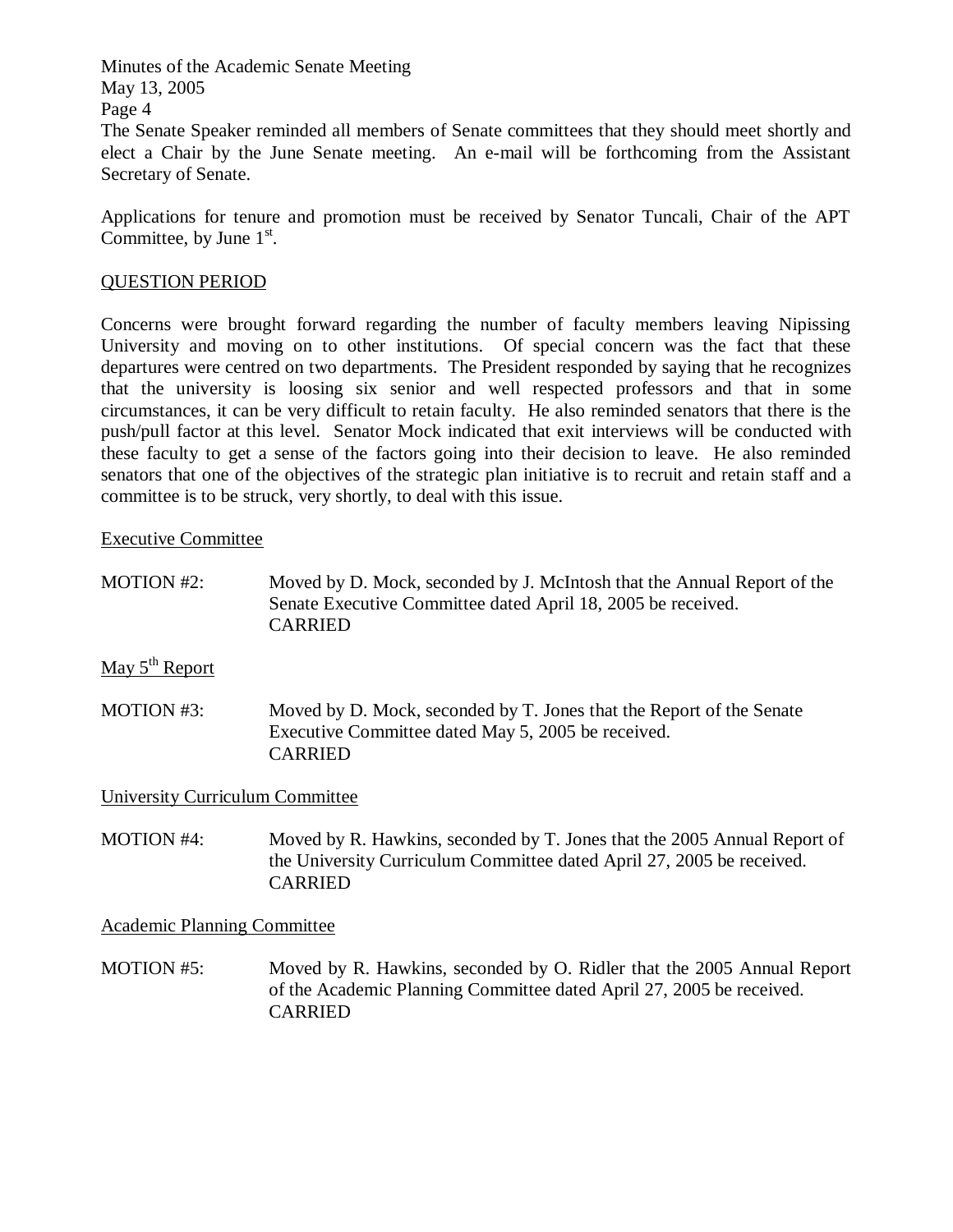May 3<sup>rd</sup>, Report

### MOTION #6: Moved by R. Hawkins, seconded by D. Ford that the report of the Academic Planning Committee dated May 3, 2005 be received. CARRIED

- MOTION #7: Moved by R. Hawkins, seconded by R. Common that in accordance with the Nipissing University Policy for New Program Implementation Procedures, Senate give Stage One "Developmental Approval" (Approval in Principle) to the Bachelor of Health and Physical Education program (see attached).
- MOTION #8 : Moved by D. Jowett, seconded by H. Langford that Senate postpone consideration of Stage One "Developmental Approval" of the Bachelor of Health and Physical Education program pending deliberations of the strategic planning task group. DEFEATED
- MOTION #7: Moved by R. Hawkins, seconded by R. Common that, in accordance with the Nipissing University Policy for New Program Implementation Procedures, Senate give Stage One "Developmental Approval" (Approval in Principle) to the Bachelor of Health and Physical Education program (see attached). CARRIED

### Library Committee

MOTION #9: Moved by T. Campbell, seconded by D. Ford that the Annual Report of the Library Committee dated April 14, 2005 be received. CARRIED

#### Distance Education Committee

MOTION #10: Moved by R. Wideman, seconded by D. Lawrence that the Annual Report of the Distance Education Committee dated May 2, 2005 be received. CARRIED

#### Cultural Affairs Committee

MOTION #11: Moved by W. Blair, seconded by B. Olmsted that the Annual Report of the Cultural Affairs Committee dated May 1, 2005 be received. CARRIED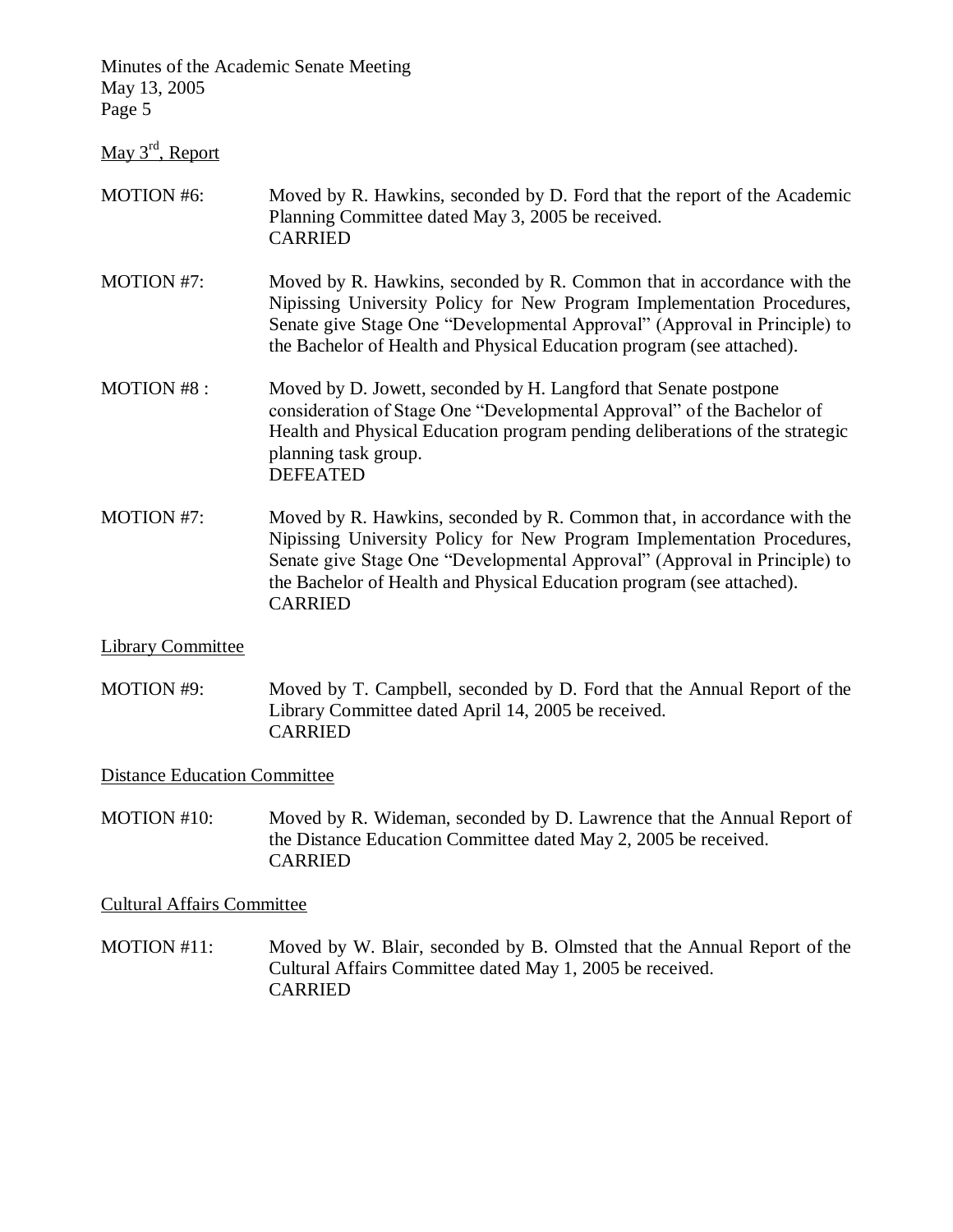Appointments, Promotions and Tenure Committee

MOTION #12: Moved by M. Tuncali, seconded by D. Jowett that the APT Committee Annual Report dated May 2, 2005 be received. CARRIED

April  $27<sup>th</sup>$  Report

MOTION #13: Moved by M. Tuncali, seconded by S. Srigley that the report of the APT Senate Level Appeal Committee dated April 27, 2005 be received. CARRIED

# May  $2^{nd}$  Report

MOTION #14: Moved by M. Tuncali, seconded by A. Page that the report of the APT Committee dated May 2, 2005 be received. CARRIED

Student Affairs Committee

MOTION# 15: Moved by B. Olmsted, seconded by H. Rintoul that the Annual Report of the Student Affairs Committee dated May 2, 2005 be received. CARRIED

Student Academic Standing, Appeals and Petitions Committee

MOTION #16: Moved by G. Laronde, seconded by S. Lawlor that the Annual Report of the Student Academic Standing, Appeals and Petitions Committee dated April 28, 2005 be received. CARRIED

By-Laws and Striking Committee

MOTION #17: Moved by J. McIntosh, seconded by D. Ford that the Annual Report of the Senate By-laws and Striking Committee dated April 29, 2005 be received. CARRIED

Honorary Degrees Committee

MOTION #18: Moved by D. Mock, seconded by W. Richardson that the Annual Report of the Honorary Degrees Committee dated April 18, 2005 be received. CARRIED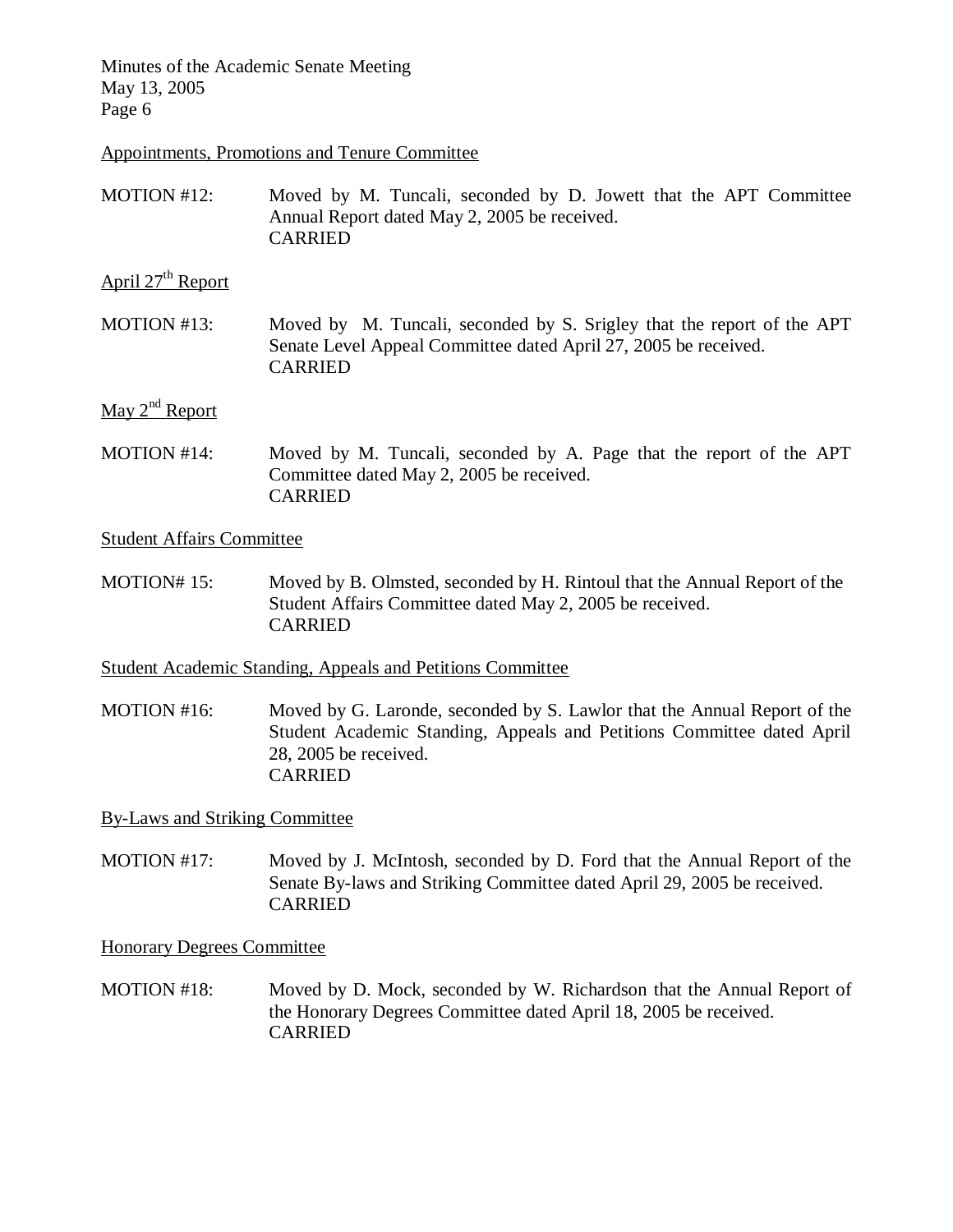Admissions, Promotions and Petitions Committee

MOTION #19: Moved by A. Sparkes, seconded by R. Pyper that the Annual Report of the Admissions, Promotions and Petitions Committee dated May 1, 2005 be received. CARRIED

### April 21<sup>st</sup> Report

- MOTION #20: Moved by A. Sparkes, seconded by W. Richardson that the Report of the Admissions, Promotions, and Petitions Committee dated April 21, 2005 be received. CARRIED
- MOTION #21: Moved by A. Sparkes, seconded by S. Reid that Nipissing University take note of the concerns of the Ontario College of Teachers and the Ontario Ministry of Education regarding the lack of male teachers in the primary grades by:
	- 1. undertaking an active advertising and promotional campaign to attract male students to the Faculty of Education; and
	- 2. by establishing an ad hoc Senate committee to review the College of Teachers report, and other research, on the impact and benefits of male teachers as role models in a classroom setting. This committee would also explore practices in other universities related to recruitment of male teacher education candidates.

### CARRIED

#### University Research Council

MOTION #22: Moved by R. Hawkins, seconded by AB Graff that the Annual Report of the University Research Council dated April 27, 2005 be received. CARRIED

Academic Computing Committee

MOTION #23: Moved by K. Waller, seconded by J. Barnett that the Annual Report of the Academic Computing Committee dated April 30, 2005 be received. CARRIED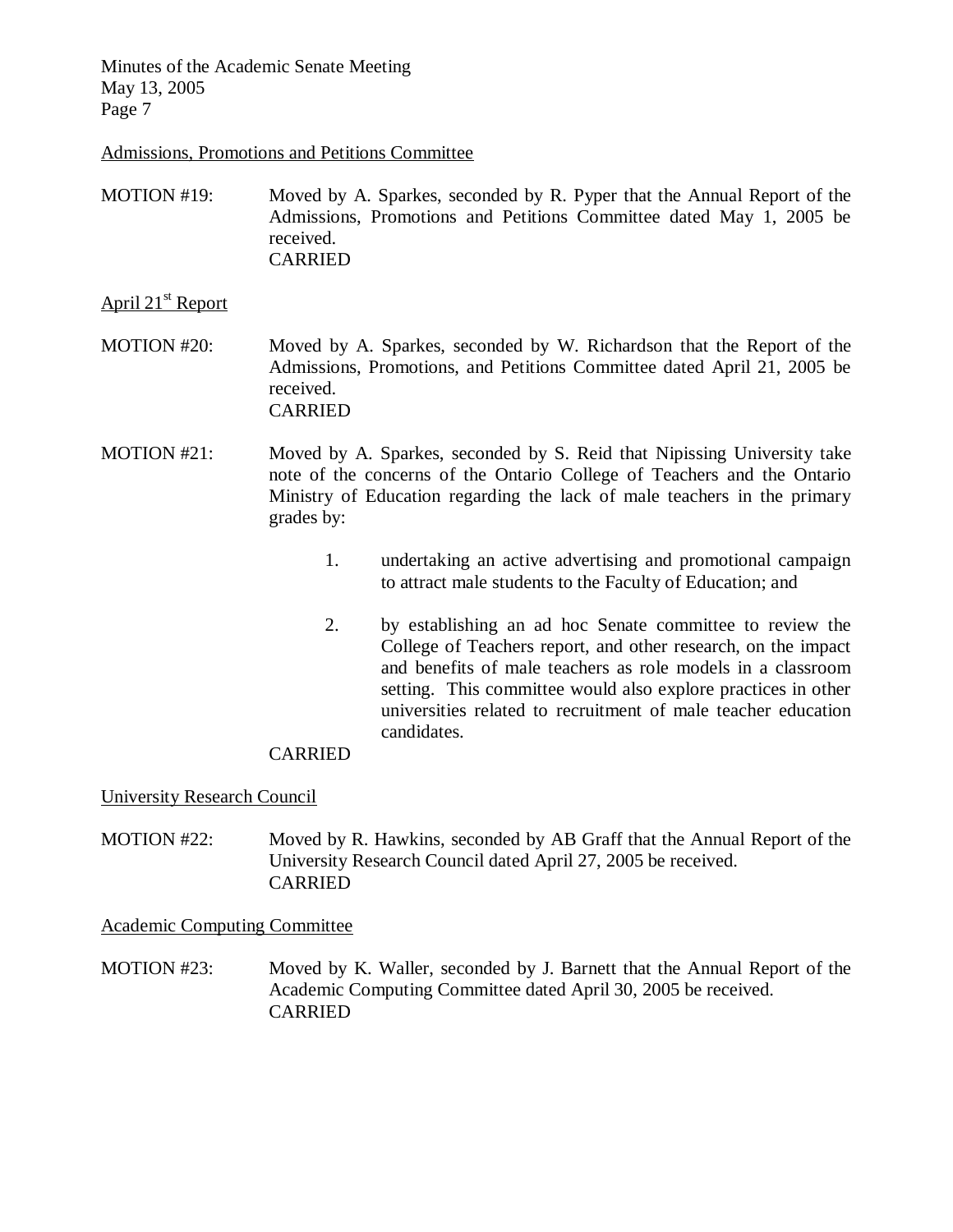#### Appeals Committee for Ethics

MOTION #24: Moved by K. Brozowski, seconded by S. Van Nuland that the Annual Report of the Appeals Committee for Ethics dated May 2, 2005 be received. CARRIED

Concurrent Education Co-Coordinating Committee

MOTION #25: Moved by P. Cook, seconded by G. Laronde that the Annual Report of the Concurrent Education Co-ordinating Committee dated May 2, 2005 be received. CARRIED

### REPORTS OF REPRESENTATIVES ON OTHER BODIES

Senator Saari, Senate representative on the Board of Governors, commented that at the May Board meeting, the issue of faculty and staff morale was discussed.

The Alumni Association representative, Mark Cooper, introduced himself to fellow senators and stated he was looking forward to being Alumni's representative at Senate.

Senator Sparkes, who is the Senate representative at COU, explained that most of the recent discussions at COU were with reference to what may happen with the provincial budget.

#### OTHER BUSINESS

| MOTION #26:        | Moved by R. Hawkins, seconded by T. Campbell that Senate endorses<br>the recommendation from the Chancellor's Award for Excellence in<br>Full-time Teaching Committee: The 2005 Chancellor's Award for<br>Excellence in Full-time Teaching be awarded to Dr. Greg Brown<br>(Criminal Justice).<br><b>CARRIED</b> |
|--------------------|------------------------------------------------------------------------------------------------------------------------------------------------------------------------------------------------------------------------------------------------------------------------------------------------------------------|
| MOTION #27:        | Moved by R. Hawkins, seconded by D. Jowett that Senate endorses<br>the recommendation of the Chancellor's Award for Excellence in<br>Research Committee: the 2005 Chancellor's Award for Excellence in<br>Research Award be awarded to Dr. Peter Joong (Education).<br><b>CARRIED</b>                            |
| <b>MOTION #28:</b> | Moved by D. Lawrence, seconded by S. Lawlor that Senate discharge<br>the non-standing Senate committees including Senate and Dean's<br>Search Committees and Selection Committees for 2004-2005 as<br>identified on the agenda.<br><b>CARRIED</b>                                                                |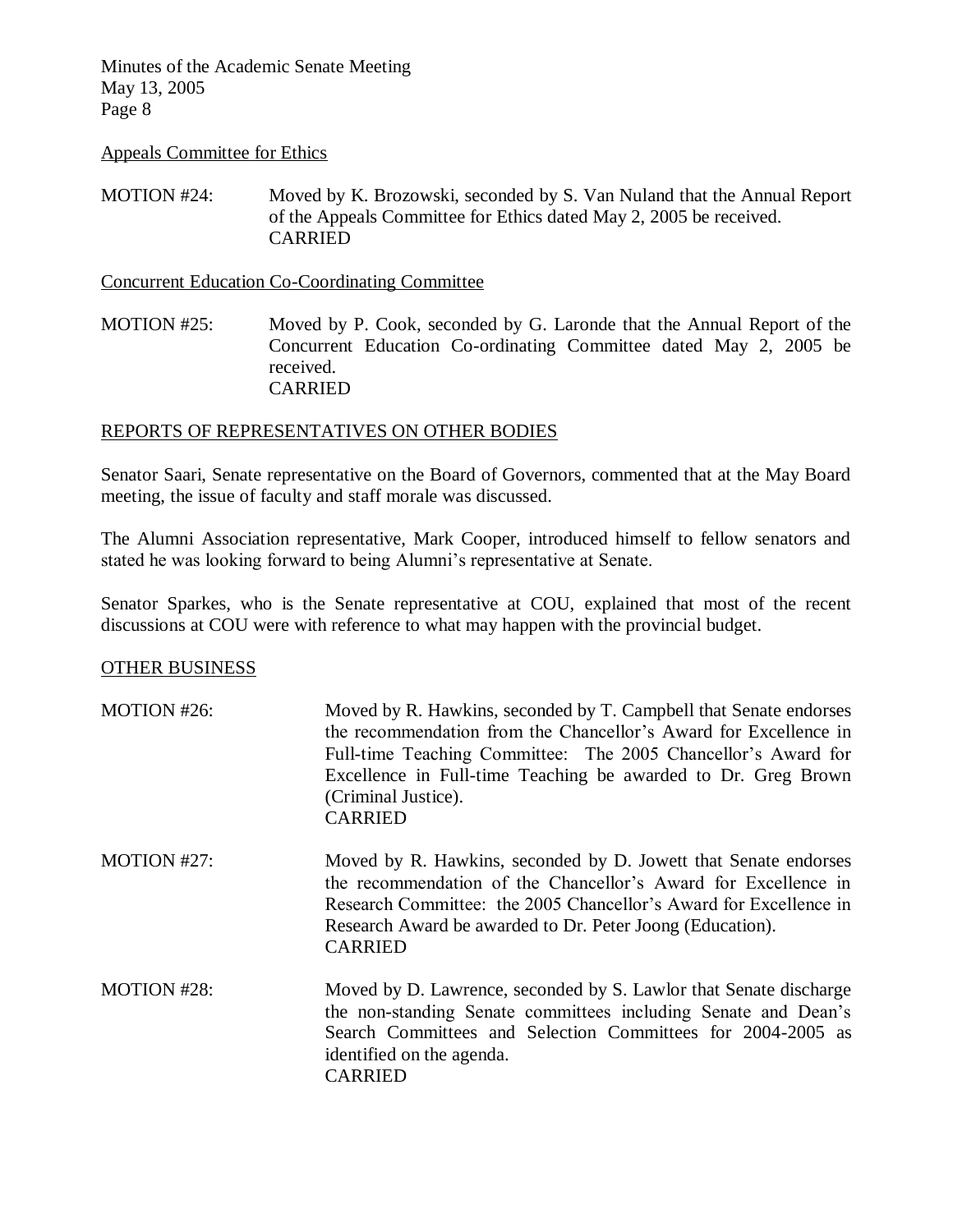- (i) Senate Selection Committee for the tenure track position in Plant Biology
- (ii) Senate Selection Committee for the four tenure track positions in the School of Business and Economics
- (iii) Senate Selection Committee for the tenure track position in Gender Studies and Studies in Religions and Cultures
- (iv) Senate Selection Committee for the tenure track position in Religions and Cultures
- (v) Senate Selection Committee for the tenure track position in Geography
- (vi) Senate Selection Committee for the tenure track position in Nursing
- (vii) Senate Selection Committee for the tenure track position in Political Science
- (viii) Senate Selection Committee for the tenure track position in Psychology
- (ix) Senate Selection Committee for the tenure track position in Sociology
- (x) Assessment Subcommittee for Dr. Todd Horton's application for reappointment with tenure
- (xi) Assessment Subcommittee for Dr. Larry Patriquin's application for reappointment with tenure
- (xii) Assessment Subcommittee for Dr. David Hall's application for promotion to Associate Professor
- (xiii) Assessment Subcommittee for Dr. John Baffoe's application for promotion to Associate Professor
- (xiv) Assessment Subcommittee for Dr. Grant Williams' application for promotion to Associate Professor
- (xv) Assessment Subcommittee for Dr.Vesko Valov's application for promotion to Associate Professor
- (xvi) Assessment Subcommittee for Dr. Greg Pyle's application for reappointment with tenure and promotion to Associate Professor
- (xvii) Assessment Subcommittee for Dr. Andrew Weeks' application for reappointment with tenure
- (xviii) Assessment Subcommittee for Dr. John Kovacs' application for reappointment with tenure and promotion to Associate Professor
- (xix) Assessment Subcommittee for Dr. Françoise Noël's application for promotion to Full Professor
- (xx) Assessment Subcommittee for Dr. Steve Muhlberger's application for promotion to Full Professor
- (xxi) Assessment Subcommittee for Dr. Margaret Denike's application for reappointment with tenure
- (xxii) Assessment Subcommittee for Dr. Dennis Geden's application for reappointment with tenure
- (xxiii) Assessment Subcommittee for Dr. Greg Brown's application for promotion to Associate Professor
- (xxiv) Assessment Subcommittee for Dr. Stephen High's application for promotion to Associate Professor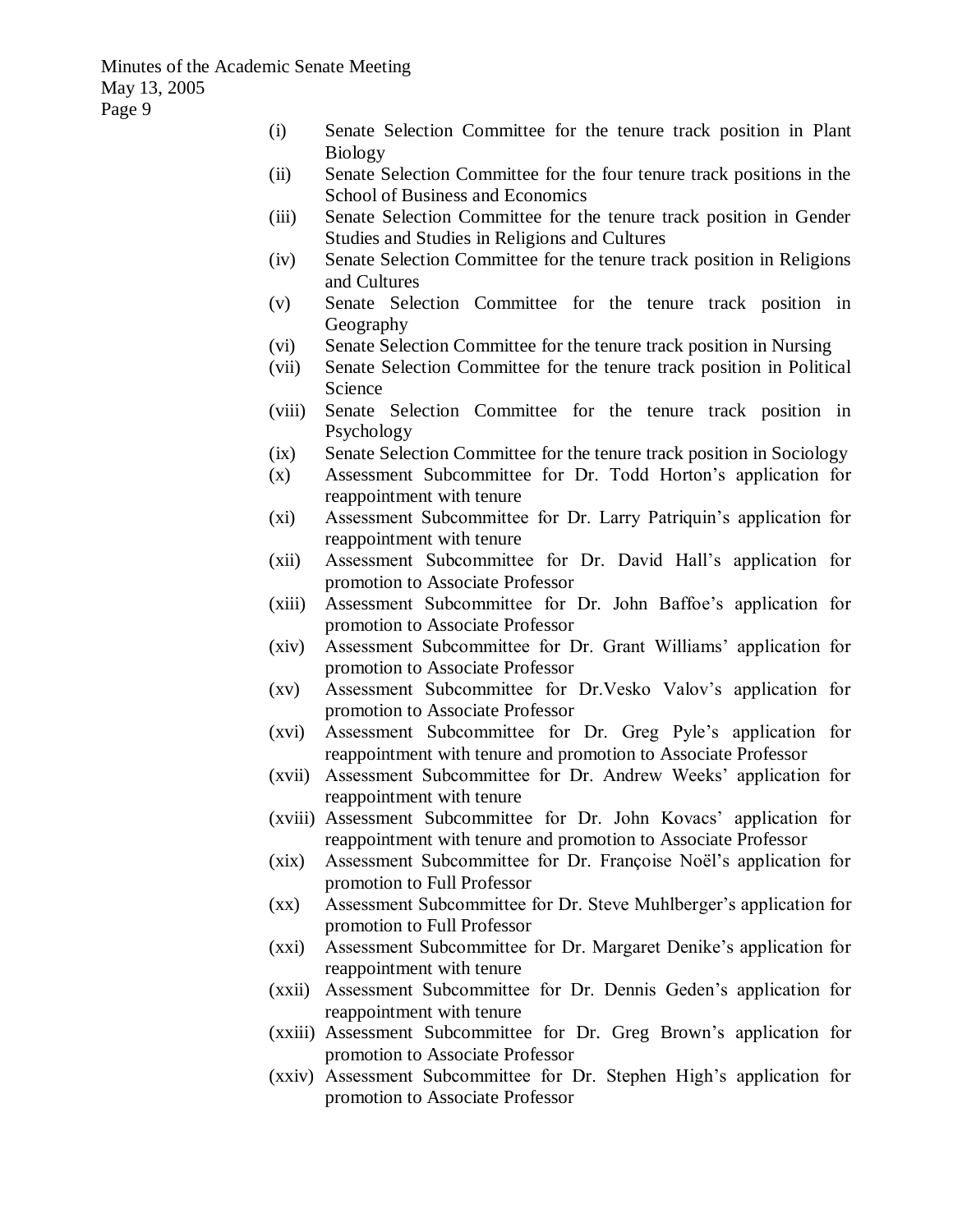- (xxv) Assessment Subcommittee for Dr. Laurie Kruk's application for promotion to Associate Professor (xxvi) Assessment Subcommittee for Dr. Alan Sparkes' application for promotion to Associate Professor (xxvii) Assessment Subcommittee for Dr. Cornelius Boterbloem's application for promotion to Full Professor (xxviii)Assessment Subcommittee for Dr. Paul Kelly's application for promotion to Full Professor (xxix) Assessment Subcommittee for Dr. Dana Murphy's application for reappointment with tenure and promotion to Associate Professor (xxx) Assessment Subcommittee for Dr. Vesko Valov's application for reappointment with tenure and promotion to Full Professor (xxxi) Assessment Subcommittee for Dr. Kurt Clausen's application for reappointment with tenure (xxxii) Assessment Subcommittee for Dr. Mumbi Kariuki's application for reappointment with tenure (xxxiii)Assessment Subcommittee for Dr. Janet McIntosh's application for reappointment with tenure (xxxiv)Assessment Subcommittee for Dr. Carmen Shields' application for promotion to Associate Professor (xxxv) Senate Selection Committee for the tenure track position in Art Education. (xxxvi)Senate Selection Committee for the tenure track position in Computer Education.
	- (xxxvii) Senate Selection Committee for the two tenure track positions in Social Studies.
	- (xxxviii) Senate Selection Committee for the tenure track position in Curriculum Methods.
	- (xxxix)Senate Selection Committee for the two tenure track positions in Graduate Studies.
	- (xl) Senate Selection Committee for the tenure track position in Education Psychology/Special Education – Brantford Campus.
	- (xli) Senate Selection Committee for the tenure track position in Education Psychology/Special Education – North Bay Campus.
	- (xlii) Senate Selection Committee for the tenure track position in Language and Literacy – Brantford Campus.
	- (xliii) Senate Selection Committee for the tenure track position in Language and Literacy – North Bay Campus.
	- (xliv) Senate Selection Committee for the tenure track position in Physical Health & Education.
	- (xlv) Senate Selection Committee for two year limited term position in Curriculum Methods/Education & Schooling.
	- (xlvi) Senate Selection Committee for the two year limited term position in Language and Literacy.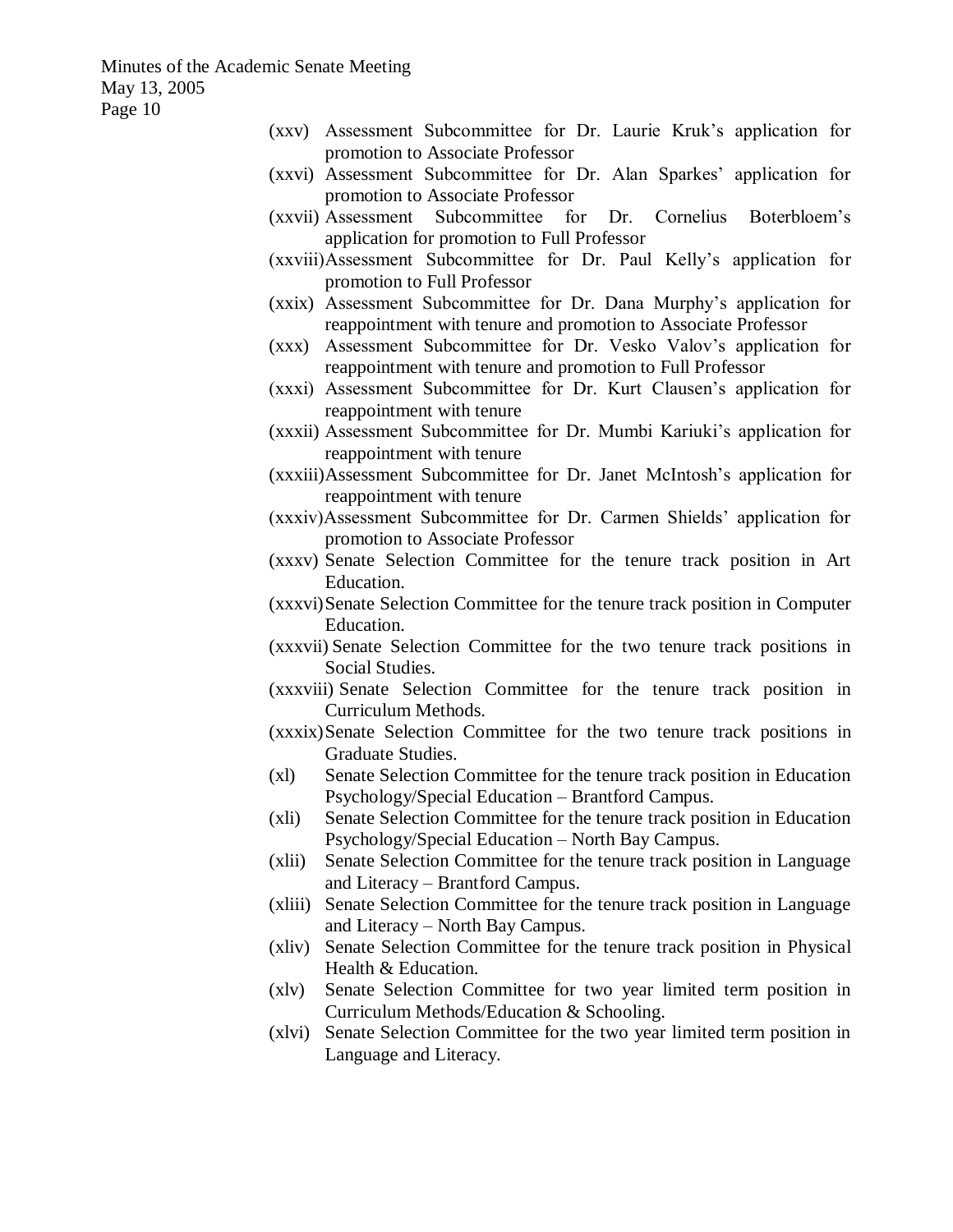#### ELECTIONS

CRC Definition Committee for the definition of two Tier II Canada Research Chairs:

Two members to be elected by Senate from amongst its membership: one Senator is to be chosen from the NSERC disciplines (Nursing, Biology, Psychology, Mathematics and Computer Science, and Geography) and the other from the SSHRC disciplines (English, History, Humanities and Cultural Studies, Sociology, Business and Education). At least one of the Senate representatives is to be female.

### **NSERC Election**

D. Murphy nominated by A. Weeks A. Page nominated by R. Vanderlee P. Nosko nominated by G. Phillips M. Tuncali nominated by V. Valov

MOTION #29: Moved by S. Lawlor , seconded by O. Ridler that nominations cease. CARRIED

**Elected: M. Tuncali**

### **SSHRC Election**

H. Langford nominated by G. Williams

- S. Muhlberger nominated by F. Noël
- D. Hemsworth nominated by D. Ford
- L. Frost nominated by H. Rintoul

MOTION # 30: Moved by AB Graff, seconded by S. Lawlor that nominations cease. CARRIED

### **Elected: H. Langford**

#### NEW BUSINESS:

#### Research Ethics Committee

MOTION #31: Moved by S. High, seconded by AB Graff that Senate consider receipt of the Annual Report of the Research Ethics Committee dated April 29, 2005. CARRIED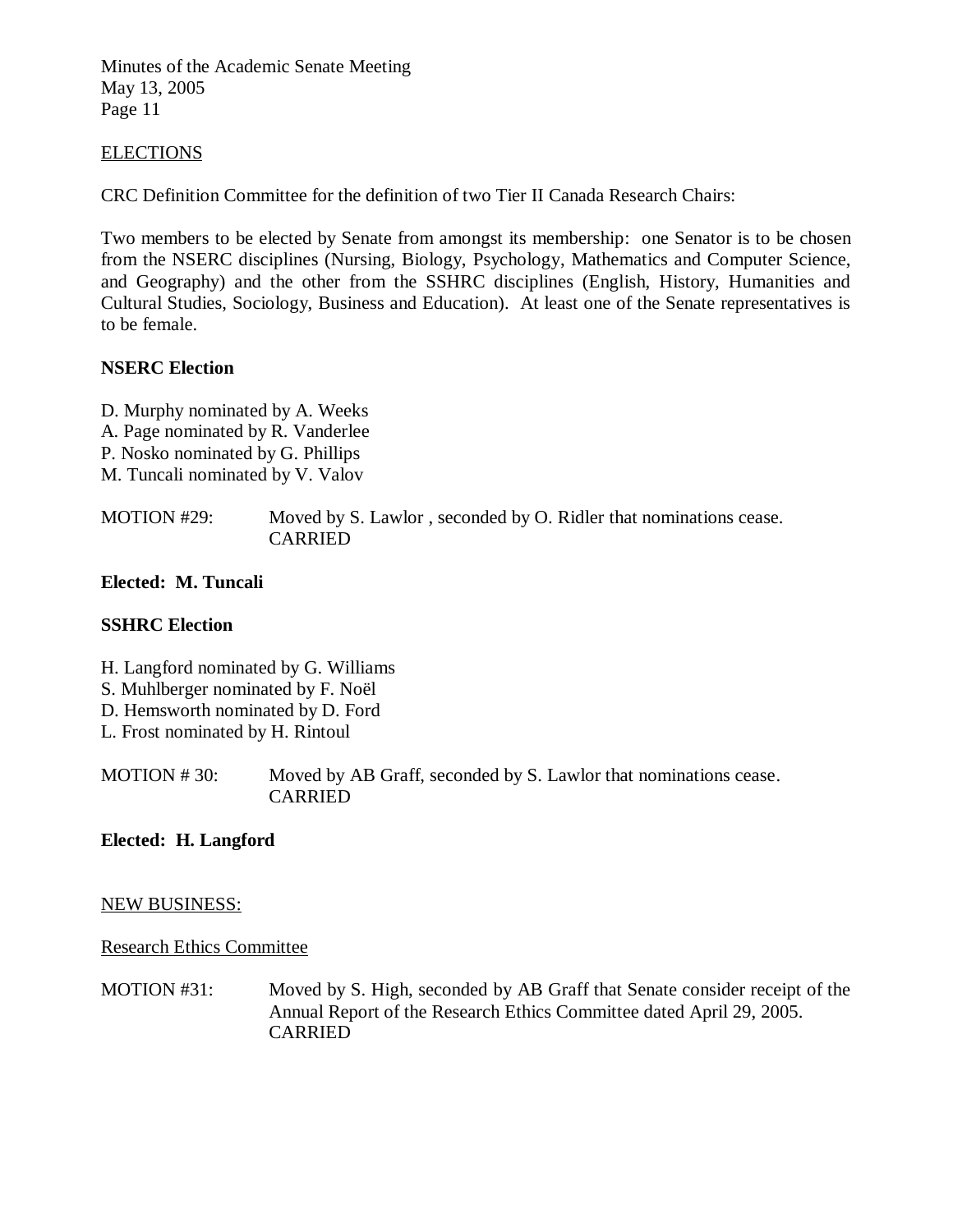# MOTION #32: Moved by S. High, seconded by S. Muhlberger that the Annual Report of the Research Ethics Committee dated April 29, 2005 be received. CARRIED

# NOTICE OF MOTION (from Research Ethics Committee Meeting of April 22<sup>nd</sup>)

I. Review of Proposals for Course Certification

Article 1.15

Nipissing University instructors wanting to have a course assignment involving multiple student projects with human subjects (involving minimal or low risk research only) pre-cleared for ethics approval must follow the procedure below. To allow time for a ruling before students are issued the course syllabus, the course instructor shall apply for ethics approval at least two weeks prior to the start of the term. Applications for course certification will not be considered once this deadline has passed. In these instances, students doing research with human subjects in an uncertified course would have to apply for ethics approval like any other university researcher.

In addition to the completion of the ethics application form, instructors applying for course certification must include the following information: (1) a thorough description of the assignment that outlines the nature of the research being undertaken as well as the potential research questions, (2) a general consent form to be used by students undertaking research with human subjects, and (3) a short statement of supervision that outlines the measures to be taken by the instructor to ensure that this Research Ethics Policy is being followed by student researchers (e.g. training, supervision, compliance).

Upon the completion of the course, the Nipissing University instructor will file a report with the Research Office using the form available on the web site.

| Admissions, Promotions and Petitions Committee |                                                                                                                                                                                          |  |
|------------------------------------------------|------------------------------------------------------------------------------------------------------------------------------------------------------------------------------------------|--|
| May 9 <sup>th</sup> Report                     |                                                                                                                                                                                          |  |
| MOTION #33:                                    | Moved by A. Sparkes, seconded by D. Lawrence that Senate consider receipt<br>of the Report of the Admissions, Petitions and Promotions Committee dated<br>May 9, 2005.<br><b>CARRIED</b> |  |
| MOTION #34:                                    | Moved by A. Sparkes, seconded D. Jowett by that the Admissions, Petitions<br>and Promotions Committee Report dated May 9, 2005 be received.<br><b>CARRIED</b>                            |  |